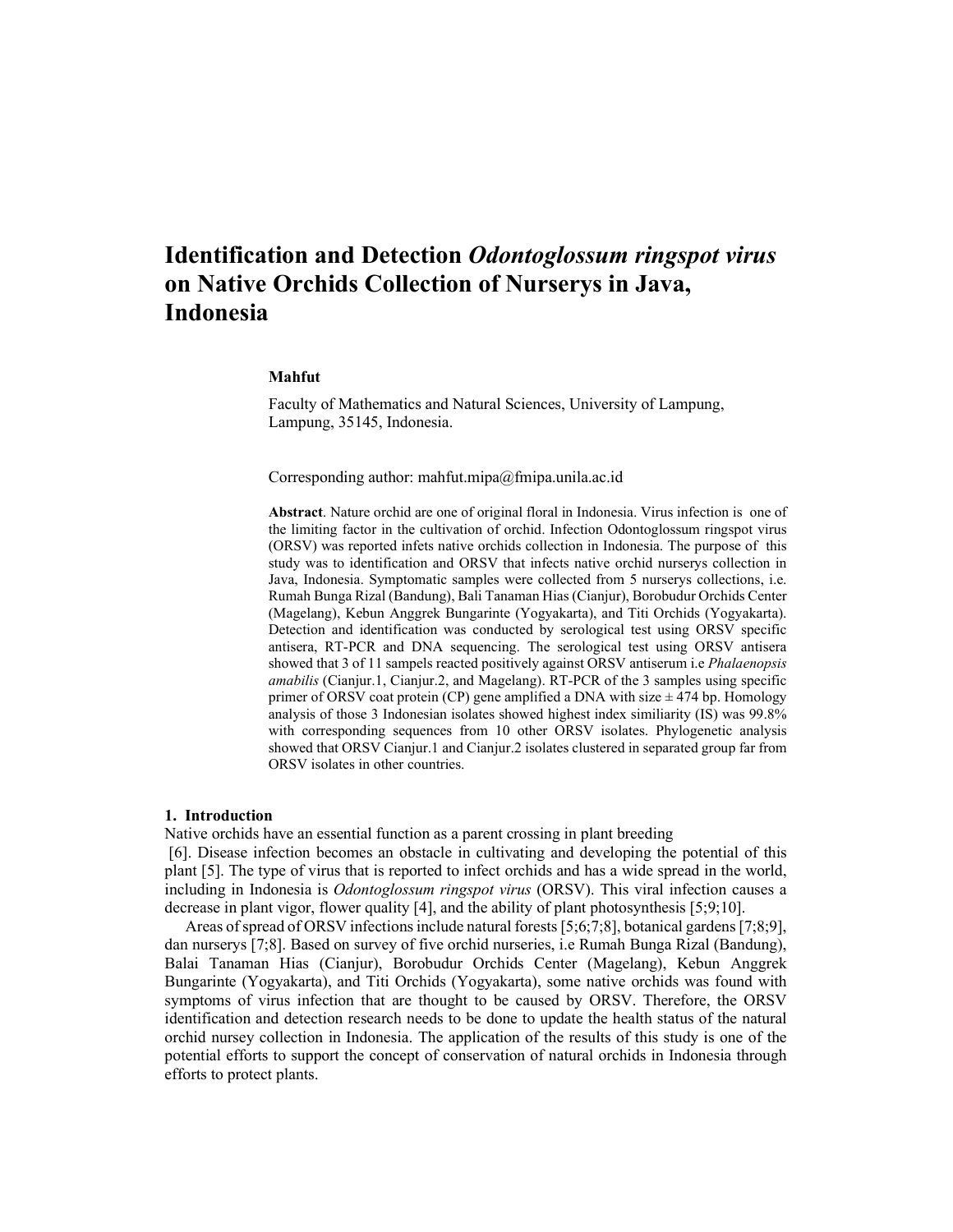### **2. Materials and Methods**

*2.1. Detection of Protein Using Serology.* Serological detection was carried out using the DAS-ELISA method on 11 of the most representative orchid leaf sample samples based on infection symptoms from each location. ELISA uses ORSV specific antiserum (Agdia Inc.). Samples were read using an ELISA-reader (BioTek) at a wavelength of 405 nm. If the absorbance value approaches the positive control value or 2-3 times the control buffer then the sample is said to be positive [2].

*2.2. Detection of Nucleic Acid Using RT-PCR.* RNA isolation was performed on positive samples infected with ORSV by ELISA using a Total RNA isolation kit (SBS Genetech Co., Ltd., China). Amplification of RNA by RT-PCR was done by separate methods using specific primers, namely ORSV CP-F1 (5'-ATGTCTTACACTATTACAGACCCG-3') and ORSV CP-R1 (5'-GGAAGAGGTCCAAGTAAGTCC-3') [6]. The RT reaction was carried out at 37ºC for 60 minutes, followed by incubation at 96ºC for 5 minutes and ended at 4ºC. CDNA amplification begins with the stage of predenaturation at 95ºC for 5 minutes, followed by 34 cycles, including denaturation at 95ºC for 30 seconds, annealing at 50ºC for 45 seconds, and extension at 70ºC for 1 minute [7]. PCR products were analyzed using electrophoresis on 2% agarose gel. The DNA bands were then visualized on a UV transluminator (Bio-Rad Transilluminator 2000) and documented using a digital camera.

*2.3. DNA Sequencing and Phylogenetic Analysis.* The amplified DNA is traced by its nucleotide sequence by sending DNA to the  $1<sup>st</sup>$  Base, Malaysia. Nucleotide sequences are analyzed and combined with Suite for Sequence Analysis DNA STAR Lasergene DM Version 3.0.25 software. Alignment analysis of nucleotide sequence ORSV isolates from Indonesia was performed on sequences registered at Genbank using Basic Local Alignment Search Tool (BLAST) (www.ncbi.nlm.nih.gov). Selection based on the distribution of selected regions obtained 4 registered ORSV isolates from Indonesia and 10 ORSV isolates from other countries (Singapore, China, India, Germany, South Korea, Argentina, and Brazil). TMV-Yunnan isolates are used as a comparison outside the group (outgroup). Phylogenetic analysis was performed using Molecular Evolutionary Genetics Analysis (MEGA) software with Neighbor Joining (NJ) method dan Kimura-2 parameter model for distance estimation. The bootstrap value used is 1000 repetitions.

# **3. Results and Discussion**

### *3.1. Virus Detection*

Based on results of serology detection, the incidence of virus infection was 27.3%. A total of 3 out of 11 total samples reacted positively to the ORSV antiserum with an average absorbance value of 1,125-1,152. The 3 positive samples are 2 samples from the Balai Tanaman Hias (Cianjur.1, Cianjur.2) and 1 sample from Borobudur Orchids Center (Magelang). The overall positive orchid sample is *Phalaenopsis amabilis* L. (Blume). RT-PCR results on 3 positive ORSV samples showed DNA fragments measuring  $\pm$ 474 bp amplified using the CP-specific ORSV gene primer (Figure 1).

# *3.2. Analysis of Nucleotide Sequence*

The results of nucleotide sequencing obtained total nucleotide genes CP isolates ORSV-Cianjur.1, Cianjur.2, and Magelang measuring 475-480 nucleotides. BLAST analysis showed that 3 ORSV isolates had a homology of 99% with ORSV isolates from other countriesin Asia, Africa, America and Europe. The results of the analysis of 10 other ORSV isolates showed up to 99.8% homology with ORSV isolates from Indonesian nurseries.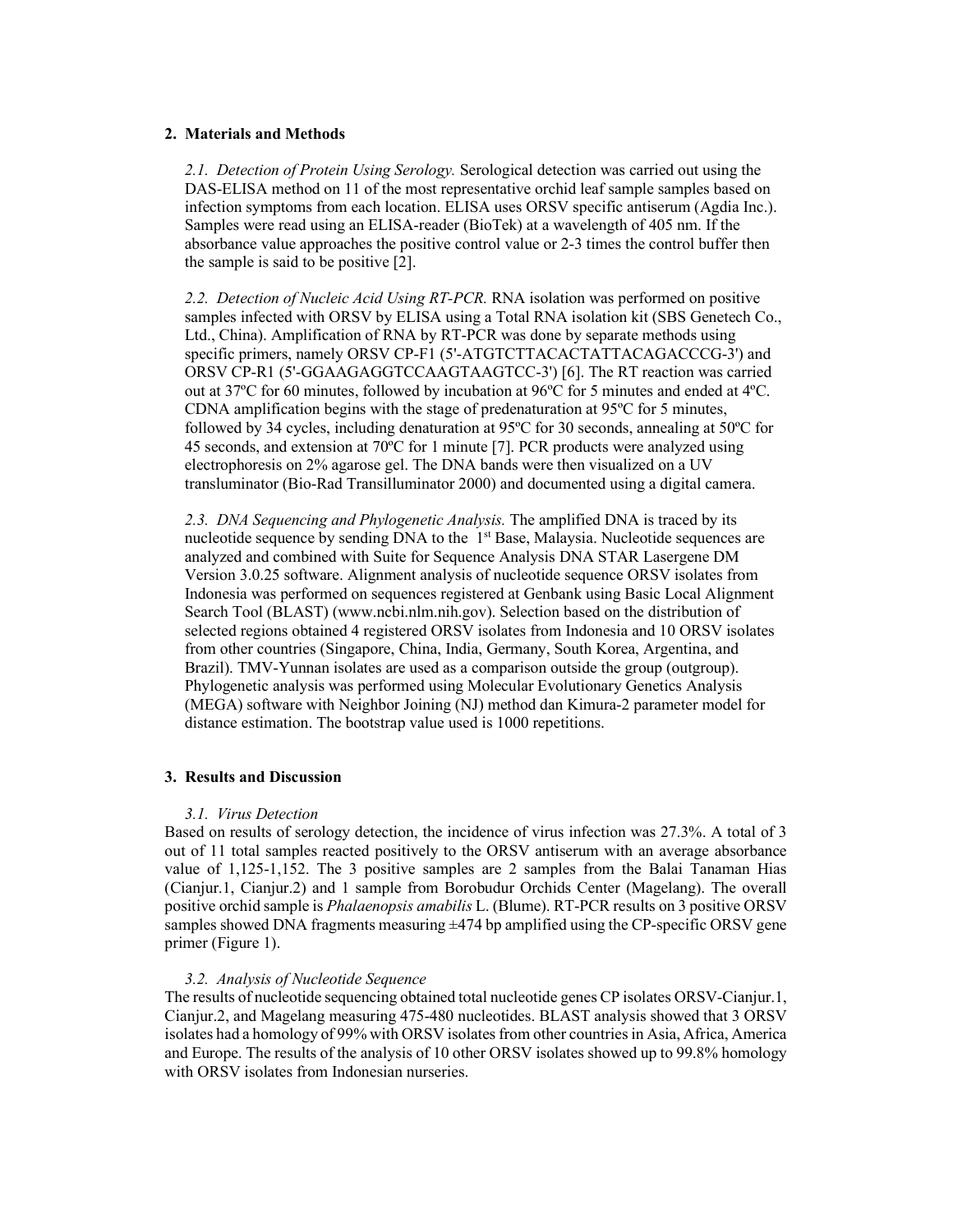#### *3.3. Phylogenetic Tree of CP Gene ORSV*

The results alignment of the nucleotide sequence show a point mutation in the form of substitution and insertion in ORSV isolates in Indonesia. Magelang isolates experienced the most mutations, namely insertion 4 times, while substitution in 3 isolates occurred 17 times each. This causes these isolates to separate from other Indonesian isolates. The effect of mutations that occur is able to cause changes in the triplet codon coding for amine acids. Magelang isolates show differences in the frequency of the amino acids Cys and Leu which have increased respectively 0.5% and 1.2% and a decrease in Ser and Val of 1.4 % and 0.3%. In contrast to isolates Cianjur.1 and Cianjur.2 which experienced a decrease in the amino acids Cys and Leu by 0.2% and 0.1%, as well as an increase in Ser 0.8% and Asn 0.6% (Table 1). The nucleotide sequence of ORSV CP gene isolates in this study not found deletion.

Phylogenetic analysis showed that 3 ORSV isolates from Indonesian nurseries had a very close kinship. The results of the phylogenetic tree analysis divided ORSV isolates into two main groups, namely the Bogor and German isolate groups separated from the second group of 10 other isolates. This second group is divided into 2 subgroups, namely the first group consisting of Magelang isolates, 3 Indonesian isolates that have been registered at Genbank, and 5 isolates from other countries, while the second subgroup consists of 2 nursery isolates (Cianjur.1 and Cianjur.2). When compared between branches, isolates Cianjur.1 and Cianjur.2 were separate from ORSV isolates from other countries (Figure 2). Although all isolates formed several groups, kinship between isolates was still very close. This can be seen in the phylogenetic tree which only forms sub groups.

The ORSV findings that infect orchids in Indonesian nurseries show a lack of effort to maintain collection plants by the botanical garden. Some of the nucleotide mutations that occur cause two ORSV isolates from nursery in Indonesia, namely Cianjur.1 and Cianjur.2 apart from other isolates. The process of nucleotide mutations in each isolate causes changes in amino acids that are formed in the composition of the viral genome. Changes in amino acids will change the function of genes arranged so that the infectivity also changes [7;8].

The CP gene is conserved so it has the capability of the proffreading mechanism like most other nuclear genes. But with a relatively small size of the viral genome, a slight error will significantly influence the mutation rate. The rate of mutation will produce a genetic variation of the virus thereby increasing the probability of faster evolution [12]. Long branches in isolates Cianjur.1 and Cianjur.2 also indicate that the virus has evolved and can even lead to speciation.

Indonesian ORSV allegedly originated from Germany. [1;3] reported Germany was ranked 14th as an importer of seeds and orchid plants to Indonesia from 1997-2001, in addition to the United States, Brazil, India, Singapore, South Korea, China, Japan, Taiwan, and several West Asian countries. Based on this, another effective way to protect and maintain the health status of natural orchids in Indonesia is to limit and control the importation of orchids from other countries.

### **References**

- [1] [BPPP] Balai Penelitian dan Pengembangan Pertanian 2005 *Prospek dan Arah Pengembangan Agribisnis Anggrek* (Jakarta: Departemen Pertanian RI) pp 2-15
- [2] Daryono BS and Natsuaki KT 2009 Survei virus yang menyerang labu-labuan di Yogyakarta dan Jawa Tengah *Jurnal Perlindungan Tanaman Indonesia* **15** 83–89.
- [3] [DPBS] Deputi Bidang Kesejahteraan Rakyat 2011 *Peraturan Presiden Republik Indonesia Nomor 93 Tahun 2011 Tentang Kebun Raya* (Jakarta: Lembaran Negara Republik Indonesia) pp 1-12
- [4] Koh KW, Lu HC and Chan MT 2014 Virus resistance in orchids *Plant Sci.* **228** 26-38
- [5] Kumalawati AD, Abdullah S, Setiadi BS and Mahfut 2011 *Proc. International Conference on Biological Science* (Yogyakarta/Fakultas Biologi Universitas Gadjah Mada) vol 2 p 54
- [6] Mahfut and Daryono BS 2014 Deteksi Odontoglossum ringspot virus (ORSV) Terhadap Anggrek Alam di Hutan Wonosadi, Gunung Kidul *Biogenesis* **2** 101-108
- [7] Mahfut, Joko T and Daryono BS 2016<sup>a</sup> Molecular Characterization Molecular of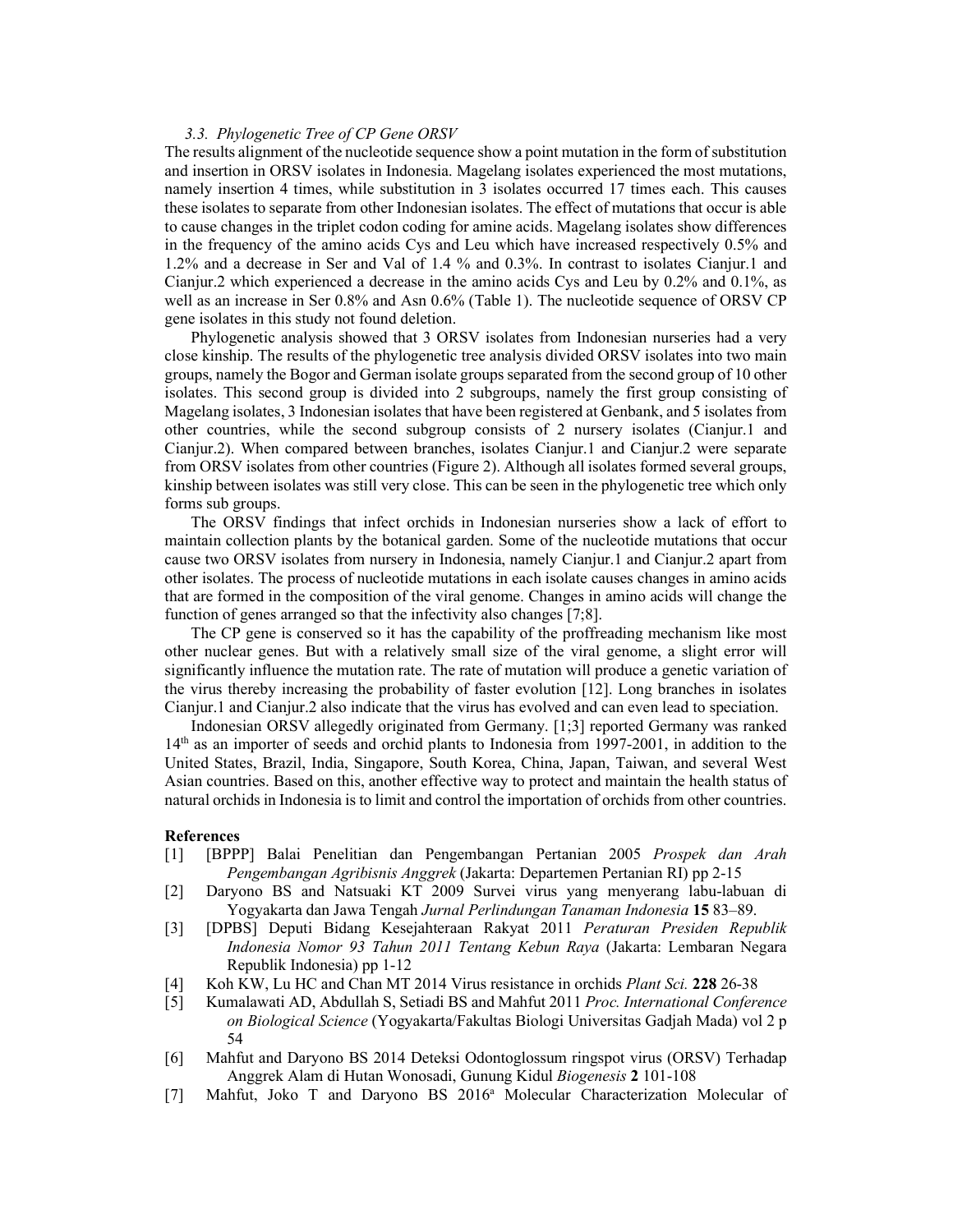Odontoglossum ringspot virus (ORSV) in Jawa and Bali, Indonesia *Asian Journal of Plant Pathology* **10** 9-14

- [8] Mahfut, Daryono BS, Joko T and Somowiyarjo S 2016<sup>b</sup> Survei Odontoglossum ringspot virus (ORSV) yang Menginfeksi Anggrek Alam Tropis di Indonesia *Jurnal Perlindungan Tanaman Indonesia* **20** 1-6
- [9] Mahfut Daryono BS and Somowiyarjo S 2017a Deteksi Odontoglossum ringspot virus (ORSV) yang Menginfeksi Anggrek Asli Koleksi Kebun Raya di Indonesia *Jurnal Fitopatologi Indonesia* **13** 1-8
- [10] Mahfut, Daryono BS and Somowiyarjo S 2017b *Prosiding Seminar Nasional Pengendalian Penyakit Pada Tanaman Pertanian Ramah Lingkungan II Perhimpunan Fitopatologi Indonesia Komisariat Daerah Yogyakarta, Solo, dan Semarang* (Yogyakarta/Fakultas Pertanian Universitas Gadjah Mada) pp 354-360
- [11] Mahfut, Daryono BS, Indrianto A and Somowiyarjo S 2019 *Proc. International Conference on Science and Technology* (Makassar/UIN Alauddin) vol 1
- [12] Matthews REF 1992 *Plant Fundamental of Plant Virology* (California/Academy Press Inc.) p 1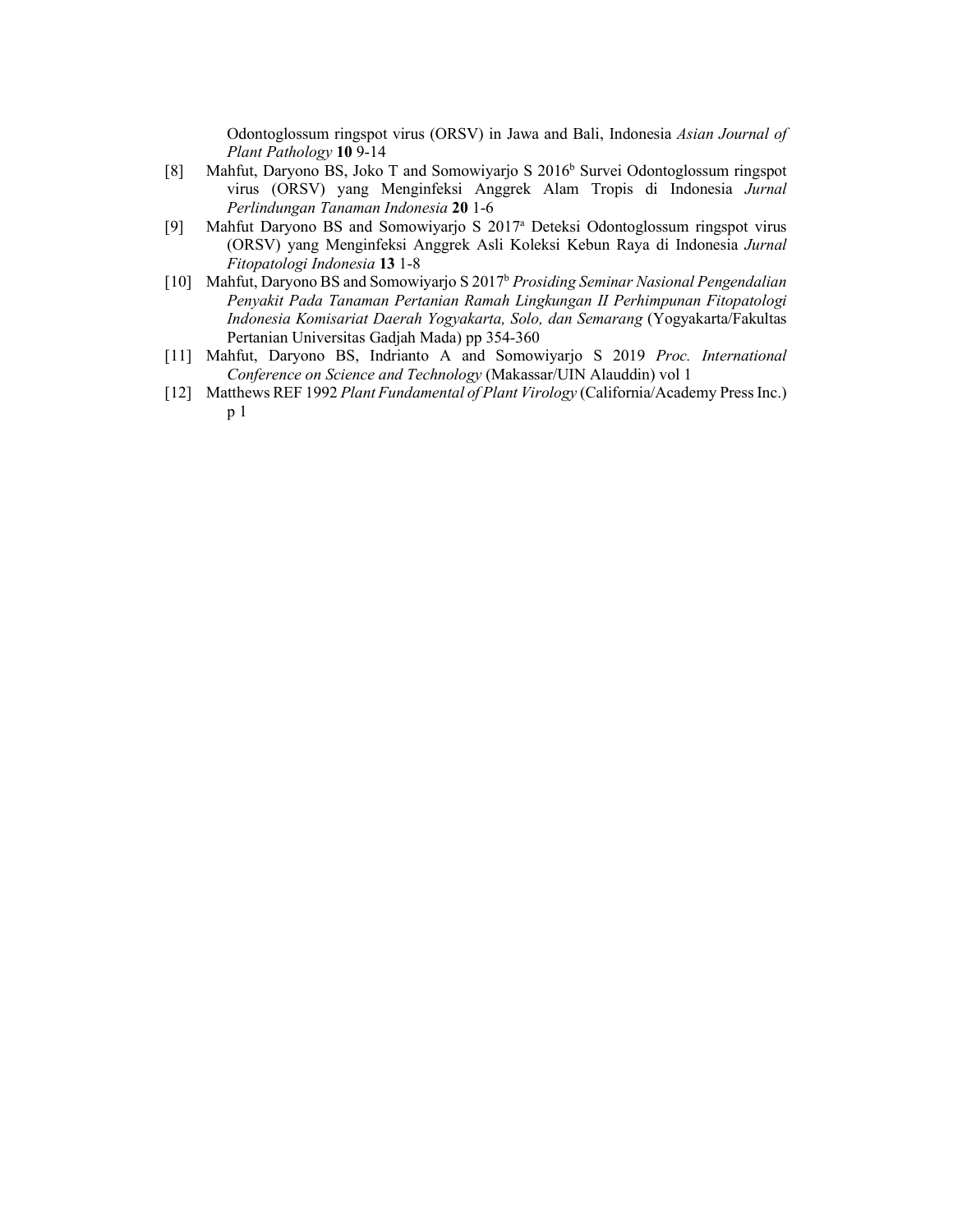| <b>Origin of Isolates</b> | <b>EXPLICITE</b> HOMOGROUPS OF ALLER ACTOR OF ORDER SCILL HOLD HUISCLY III HIGORICSIA<br><b>Frequency Of Amino Acid (%)</b> |                 |      |      |      |      |            |            |      |       |      |      |      |      |      |            |      |      |      |      |        |
|---------------------------|-----------------------------------------------------------------------------------------------------------------------------|-----------------|------|------|------|------|------------|------------|------|-------|------|------|------|------|------|------------|------|------|------|------|--------|
|                           | Ala                                                                                                                         | C <sub>VS</sub> | Asp  | Glu  | Phe  | Gly  | <b>His</b> | <b>Ile</b> | Lys  | Leu   | Met  | Asn  | Pro  | Gln  | Arg  | <b>Ser</b> | Thr  | Val  | Trp  | Tvr  | Total  |
| Indonesia-Cianjur.1       | 1.42                                                                                                                        | 0.00            | 3,55 | 4.26 | 4.96 | 3,55 | 2.13       | 8,51       | 3,55 | 19,86 | 4,26 | 3,55 | 2,84 | 5,67 | 5,67 | 9.22       | 4.26 | 7.09 | 2.84 | 2.84 | 141.00 |
| Indonesia-Cianjur.2       | 1.42                                                                                                                        | 0.00            | 3.55 | 4.26 | 4.96 | 3,55 | 2.13       | 8,51       | 3,55 | 20,57 | 4,26 | 2,84 | 2,84 | 5,67 | 4,96 | 9.22       | 4.96 | 7.09 | 2,84 | 2.84 | 141.00 |
| Indonesia-Magelang        | 2.05                                                                                                                        | 0.68            | 3.42 | 3,42 | 5.48 | 3.42 | 2.74       | 7,53       | 3,42 | 21,23 | 4,11 | 3,42 | 2,74 | 5,48 | 5,48 | 8.22       | 4.79 | 6,85 | 2.74 | 2.74 | 146,00 |

**Table 1.** The frequency of amino acid CP ORSV gene from nursery in Indonesia